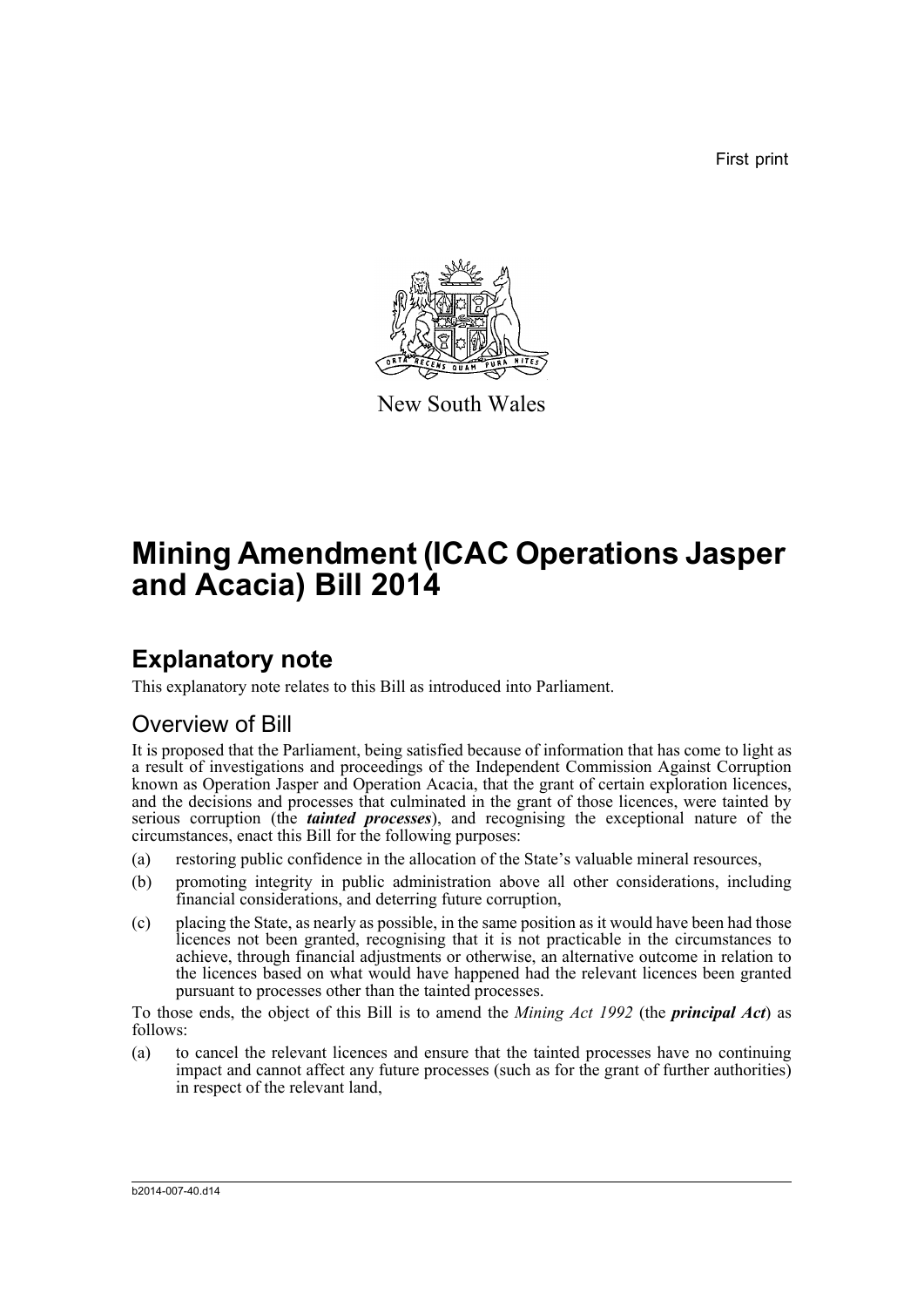- (b) to ensure that the State has the opportunity, if considered appropriate in the future, to allocate mining and prospecting rights in respect of the relevant land according to proper processes in the public interest,
- (c) to ensure that no person (whether or not personally implicated in any wrongdoing) may derive any further direct or indirect financial benefit from the tainted processes,
- (d) to protect the State against the potential for further loss or damage and claims for compensation, without precluding actions for personal liability against individuals, including public officials, who have been implicated in the tainted processes and have not acted honestly and in good faith.

The exploration licences that are cancelled by the proposed Act are as follows:

- (a) exploration licence number 7270 dated 15 December 2008,
- (b) exploration licence number 7405 dated 21 October 2009,
- (c) exploration licence number 7406 dated 21 October 2009.

### Outline of provisions

**Clause 1** sets out the name (also called the short title) of the proposed Act.

**Clause 2** provides for the commencement of the proposed Act on the date of assent to the proposed Act.

### **Schedule 1 Principal amendment of Mining Act 1992 No 29**

The principal amendment is set out in **Schedule 1**. It inserts proposed Schedule 6A (proposed clauses  $1-\hat{1}6$ ) in the principal Act.

**Clause 1** provides that the proposed Schedule has effect despite any other provision of the principal Act or the *Environmental Planning and Assessment Act 1979* (the *Planning Act*).

**Clause 2** defines expressions used in the proposed Schedule. In particular:

- (a) *relevant land* means the exploration area of a relevant licence or any part of the exploration area of a relevant licence, and
- (b) *relevant licence* means an exploration licence referred to in the Overview (that is, a licence this is cancelled by the proposed Act).

**Clause 3** provides for the purposes and objects of the proposed Act, similar to the Overview.

**Clause 4** cancels the relevant licences.

**Clause 5** makes void certain applications made, and other actions taken, under the principal Act and the Planning Act in connection with the relevant licences and relevant land.

**Clause 6** provides for the refund of certain fees.

**Clause 7** provides that compensation is not payable by or on behalf of the State:

- (a) because of the enactment or operation of proposed Schedule 6A, the proposed Act or any Act that amends proposed Schedule 6A, or
- (b) because of any direct or indirect consequence of any such enactment or operation (including any conduct under the authority of any such enactment), or
- (c) because of any conduct relating to any such enactment or operation.

**Clause 8** absolves the State, and employees of the State acting honestly and in good faith, from liability for conduct before the cancellation date in relation to a relevant licence or mining on relevant land (whether occurring before or after the grant of a relevant licence).

**Clause 9** continues the obligation of a holder of a relevant licence to provide a report under section 163C of the principal Act (reports on prospecting activities).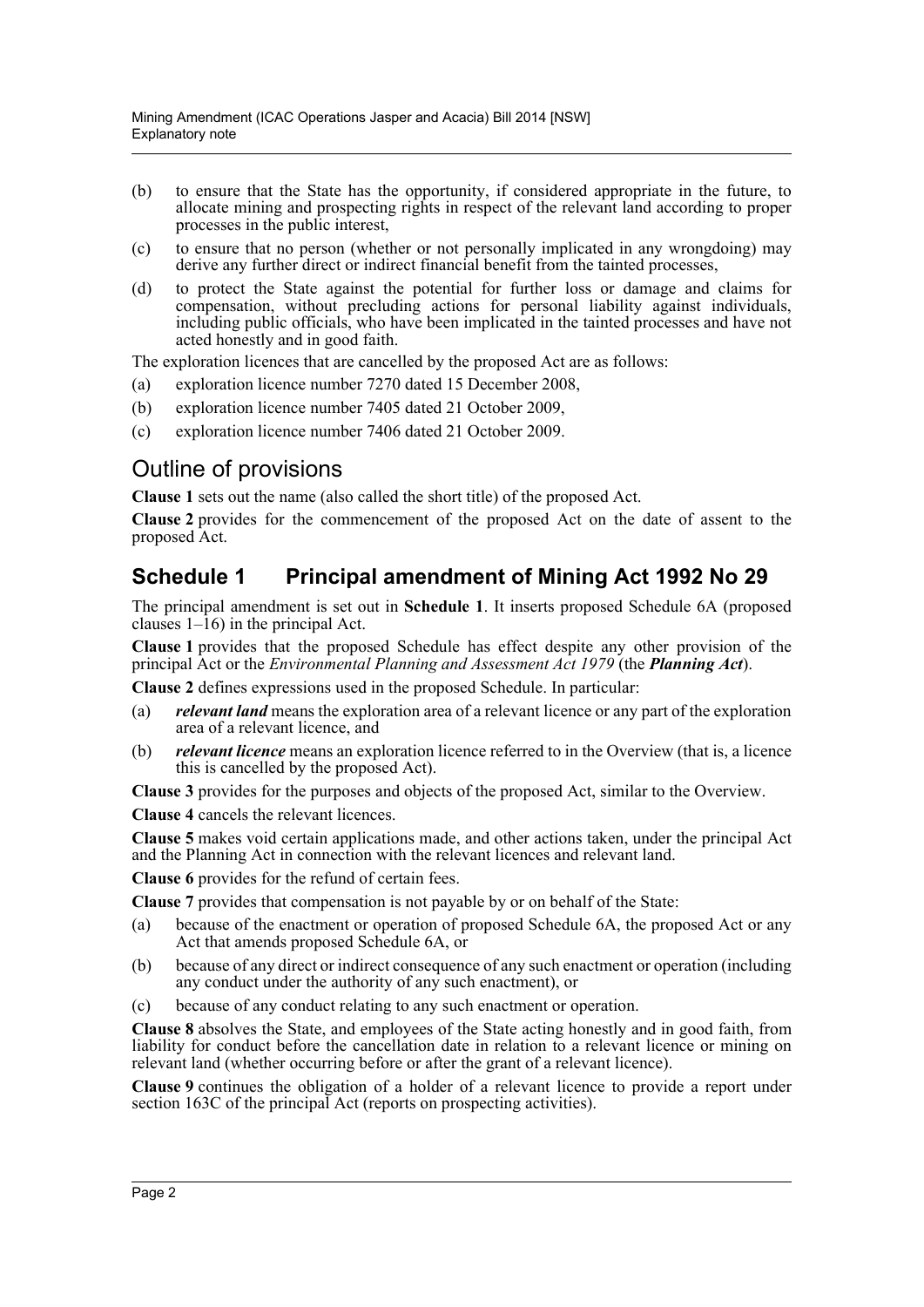**Clause 10** makes provision for the obtaining of exploration information and records of exploration information.

**Clause 11** provides for the use and disclosure of information obtained in respect of relevant licences or relevant land.

**Clause 12** makes it clear that the former holder of a relevant licence is required to clear away mining plant as provided for by section 245 of the principal Act.

**Clause 13** continues the operation of certain conditions of relevant licences (principally conditions relating to the rehabilitation, remediation or repair of land, disturbed areas or utilities, the giving and maintaining of security and reporting).

**Clause 14** requires security deposits provided under a relevant licence to be maintained until a determination is made as to whether further rehabilitation is required and conditions of licences have been fulfilled.

**Clause 15** provides for the effect of the cancellation of the relevant licences on access arrangements.

**Clause 16** prevents the making of any application for consent or approval under the Planning Act to development on the relevant land for the purposes of mining or prospecting, except by a person who is the holder of an authority that is in force in relation to the relevant land.

#### **Schedule 2 Further amendment of Mining Act 1992 No 29**

**Schedule 2 [1]** increases the penalty for the offence of failing to prepare or lodge a report in accordance with section 163C of the principal Act.

**Schedule 2 [3]** makes the section 163C offence an offence that is to be dealt with summarily before the Land and Environment Court.

**Schedule 2 [4]** provides for savings and transitional matters.

**Schedule 2 [5]** inserts a definition of *former holder* of an authorisation in the principal Act. **Schedule 2 [2]** is a consequential amendment.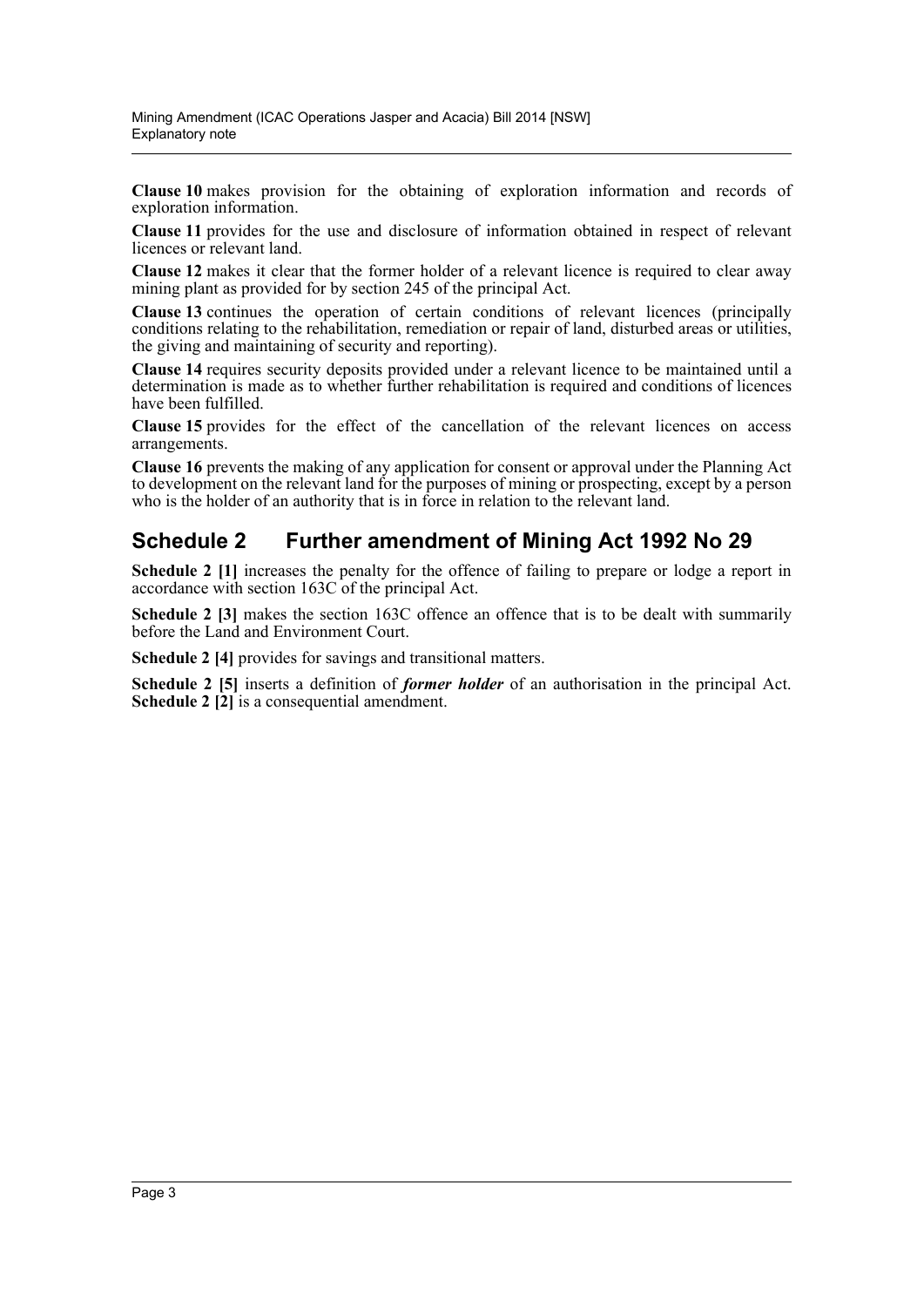First print



New South Wales

# **Mining Amendment (ICAC Operations Jasper and Acacia) Bill 2014**

## **Contents**

|            |                                                       | Page |
|------------|-------------------------------------------------------|------|
|            |                                                       |      |
|            | Name of Act                                           |      |
|            | Commencement                                          | ົ    |
| Schedule 1 | Principal amendment of Mining Act 1992 No 29          | ີ    |
|            | Schedule 2 Further amendment of Mining Act 1992 No 29 |      |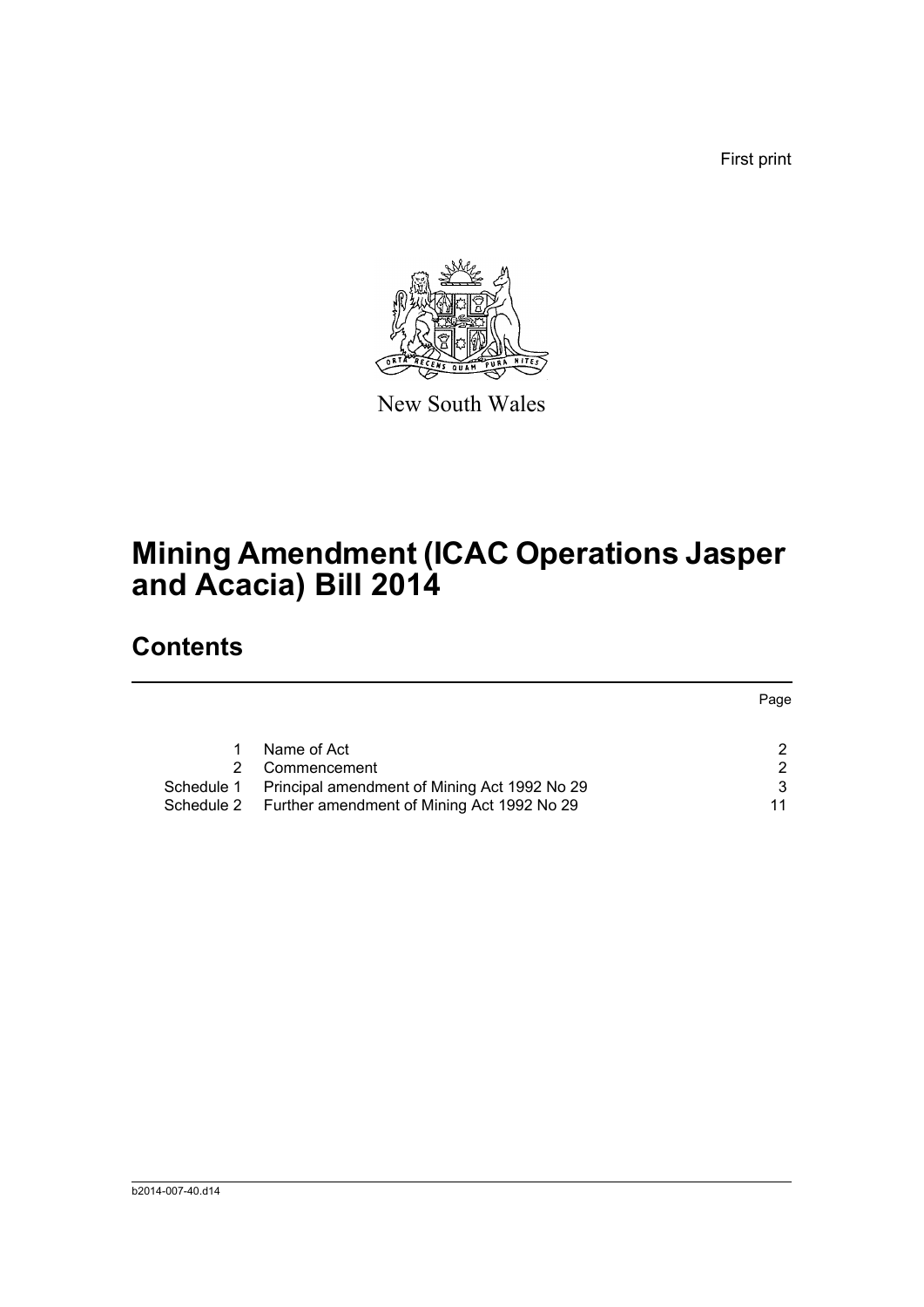

New South Wales

# **Mining Amendment (ICAC Operations Jasper and Acacia) Bill 2014**

No , 2014

#### **A Bill for**

An Act to amend the *Mining Act 1992* to cancel certain exploration licences; and for other purposes.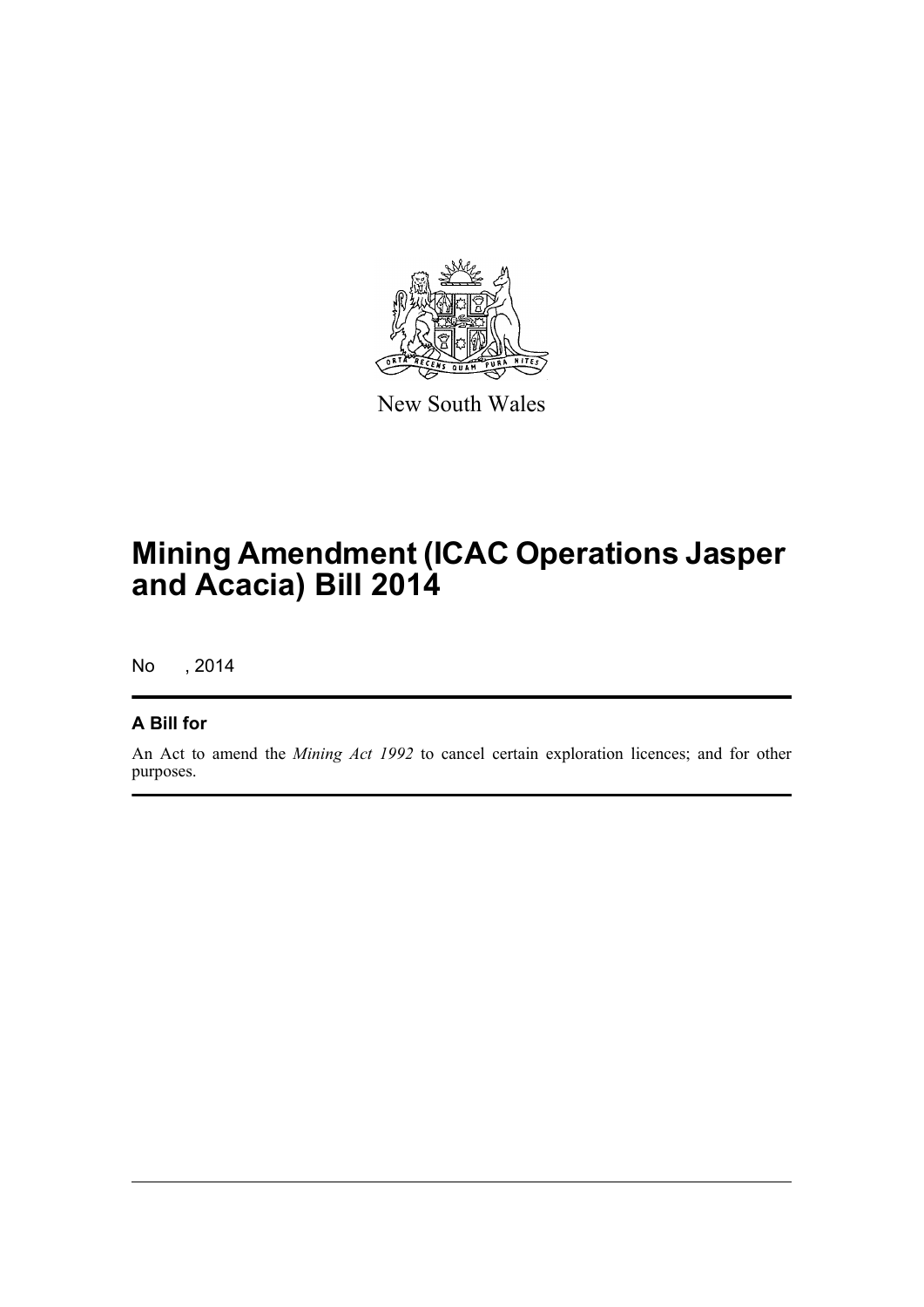<span id="page-5-1"></span><span id="page-5-0"></span>

| The Legislature of New South Wales enacts:                                     |    |
|--------------------------------------------------------------------------------|----|
| Name of Act                                                                    | 2  |
| This Act is the Mining Amendment (ICAC Operations Jasper and Acacia) Act 2014. | -3 |
| Commencement                                                                   | 4  |
| This Act commences on the date of assent to this Act.                          | 5  |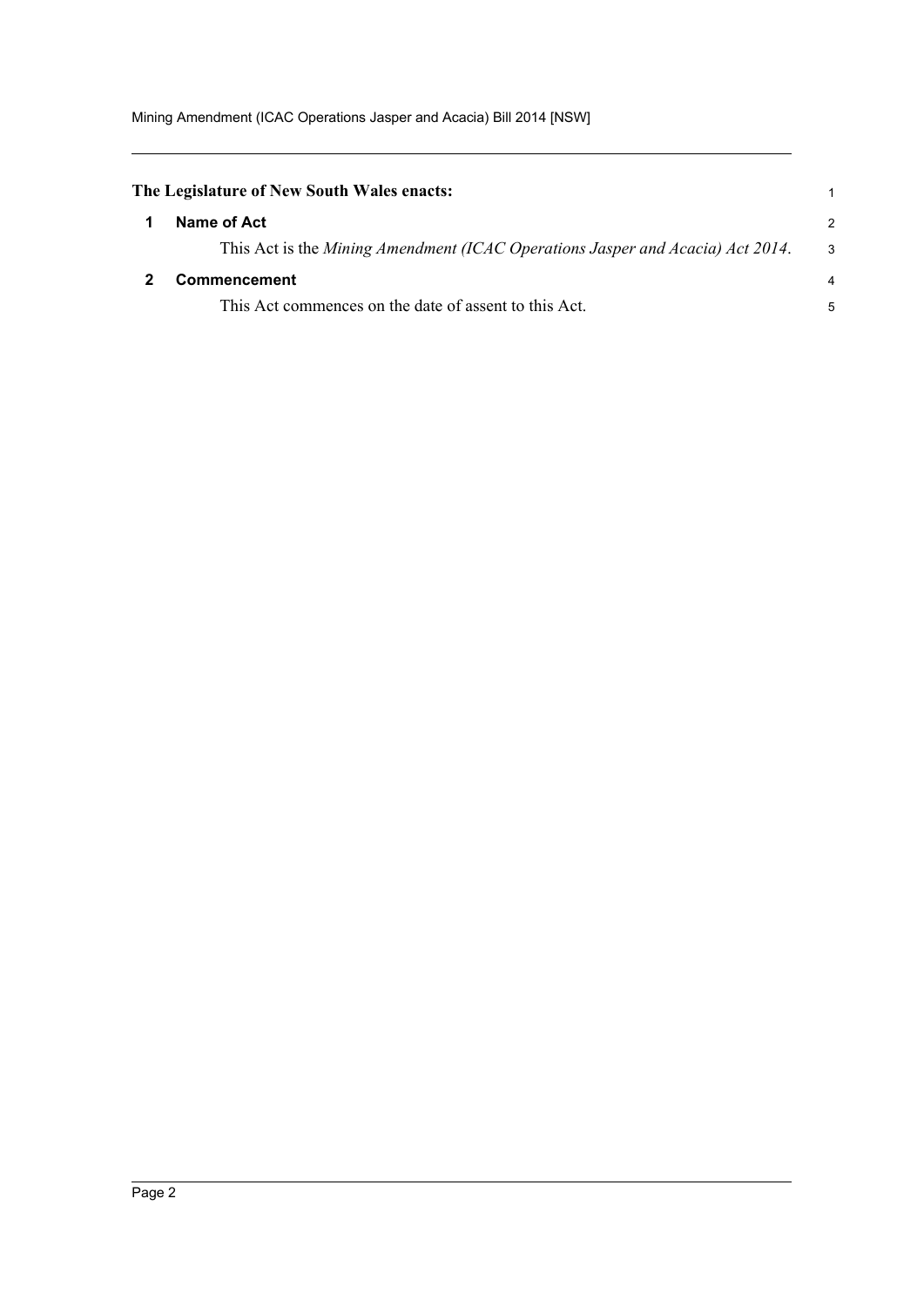<span id="page-6-0"></span>

| <b>Schedule 1</b> |                    | <b>Principal amendment of Mining Act 1992 No 29</b>                                                                                                                                                                                                                                                                                                                                                                                                                                                                                                                                                                            | 1                                            |
|-------------------|--------------------|--------------------------------------------------------------------------------------------------------------------------------------------------------------------------------------------------------------------------------------------------------------------------------------------------------------------------------------------------------------------------------------------------------------------------------------------------------------------------------------------------------------------------------------------------------------------------------------------------------------------------------|----------------------------------------------|
|                   | <b>Schedule 6A</b> |                                                                                                                                                                                                                                                                                                                                                                                                                                                                                                                                                                                                                                | $\overline{c}$                               |
|                   |                    | Insert after Schedule 6:                                                                                                                                                                                                                                                                                                                                                                                                                                                                                                                                                                                                       | 3                                            |
|                   |                    | <b>Schedule 6A</b> Cancellation of certain authorities                                                                                                                                                                                                                                                                                                                                                                                                                                                                                                                                                                         | 4                                            |
| Part 1            |                    | <b>Preliminary</b>                                                                                                                                                                                                                                                                                                                                                                                                                                                                                                                                                                                                             | 5                                            |
| 1                 |                    | <b>Application</b>                                                                                                                                                                                                                                                                                                                                                                                                                                                                                                                                                                                                             | 6                                            |
|                   |                    | This Schedule has effect despite any other provision of this Act or the Planning<br>Act.                                                                                                                                                                                                                                                                                                                                                                                                                                                                                                                                       | 7<br>8                                       |
| $\mathbf{2}$      |                    | <b>Definitions</b>                                                                                                                                                                                                                                                                                                                                                                                                                                                                                                                                                                                                             | 9                                            |
|                   |                    | In this Schedule:                                                                                                                                                                                                                                                                                                                                                                                                                                                                                                                                                                                                              | 10                                           |
|                   |                    | cancellation date means the date of assent to the Mining Amendment (ICAC<br>Operations Jasper and Acacia) Act 2014.                                                                                                                                                                                                                                                                                                                                                                                                                                                                                                            | 11<br>12                                     |
|                   |                    | <i>conduct</i> includes any statement, or any act or omission:                                                                                                                                                                                                                                                                                                                                                                                                                                                                                                                                                                 | 13                                           |
|                   |                    | whether unconscionable, negligent, false, misleading, deceptive or<br>(a)<br>otherwise, and                                                                                                                                                                                                                                                                                                                                                                                                                                                                                                                                    | 14<br>15                                     |
|                   |                    | whether constituting an offence, tort, breach of contract, breach of<br>(b)<br>statute or otherwise.                                                                                                                                                                                                                                                                                                                                                                                                                                                                                                                           | 16<br>17                                     |
|                   |                    | EL 7270 means the exploration licence referred to in clause $4(1)(a)$ .                                                                                                                                                                                                                                                                                                                                                                                                                                                                                                                                                        | 18                                           |
|                   |                    | EL 7405 means the exploration licence referred to in clause $4(1)(b)$ .                                                                                                                                                                                                                                                                                                                                                                                                                                                                                                                                                        | 19                                           |
|                   |                    | EL 7406 means the exploration licence referred to in clause $4(1)(c)$ .                                                                                                                                                                                                                                                                                                                                                                                                                                                                                                                                                        | 20                                           |
|                   |                    | <b>Planning Act</b> means the Environmental Planning and Assessment Act 1979.                                                                                                                                                                                                                                                                                                                                                                                                                                                                                                                                                  | 21                                           |
|                   |                    | <i>relevant land</i> means the exploration area of a relevant licence or any part of<br>the exploration area of a relevant licence.                                                                                                                                                                                                                                                                                                                                                                                                                                                                                            | 22<br>23                                     |
|                   |                    | <i>relevant licence</i> means an exploration licence referred to in clause $4(1)(a)$ ,<br>$(b)$ or $(c)$ .                                                                                                                                                                                                                                                                                                                                                                                                                                                                                                                     | 24<br>25                                     |
|                   |                    | statement includes a representation of any kind, whether made orally or in<br>writing.                                                                                                                                                                                                                                                                                                                                                                                                                                                                                                                                         | 26<br>27                                     |
| 3                 |                    | <b>Purposes and objects</b>                                                                                                                                                                                                                                                                                                                                                                                                                                                                                                                                                                                                    | 28                                           |
|                   | (1)                | The Parliament, being satisfied because of information that has come to light<br>as a result of investigations and proceedings of the Independent Commission<br>Against Corruption known as Operation Jasper and Operation Acacia, that the<br>grant of the relevant licences, and the decisions and processes that culminated<br>in the grant of the relevant licences, were tainted by serious corruption (the<br><i>tainted processes</i> ), and recognising the exceptional nature of the<br>circumstances, enacts the Mining Amendment (ICAC Operations Jasper and<br><i>Acacia) Act 2014</i> for the following purposes: | 29<br>30<br>31<br>32<br>33<br>34<br>35<br>36 |
|                   |                    | restoring public confidence in the allocation of the State's valuable<br>(a)<br>mineral resources,                                                                                                                                                                                                                                                                                                                                                                                                                                                                                                                             | 37<br>38                                     |
|                   |                    | promoting integrity in public administration above all<br>(b)<br>other<br>considerations, including financial considerations, and deterring future<br>corruption,                                                                                                                                                                                                                                                                                                                                                                                                                                                              | 39<br>40<br>41                               |
|                   |                    | placing the State, as nearly as possible, in the same position as it would<br>(c)<br>have been had those relevant licences not been granted, recognising that                                                                                                                                                                                                                                                                                                                                                                                                                                                                  | 42<br>43                                     |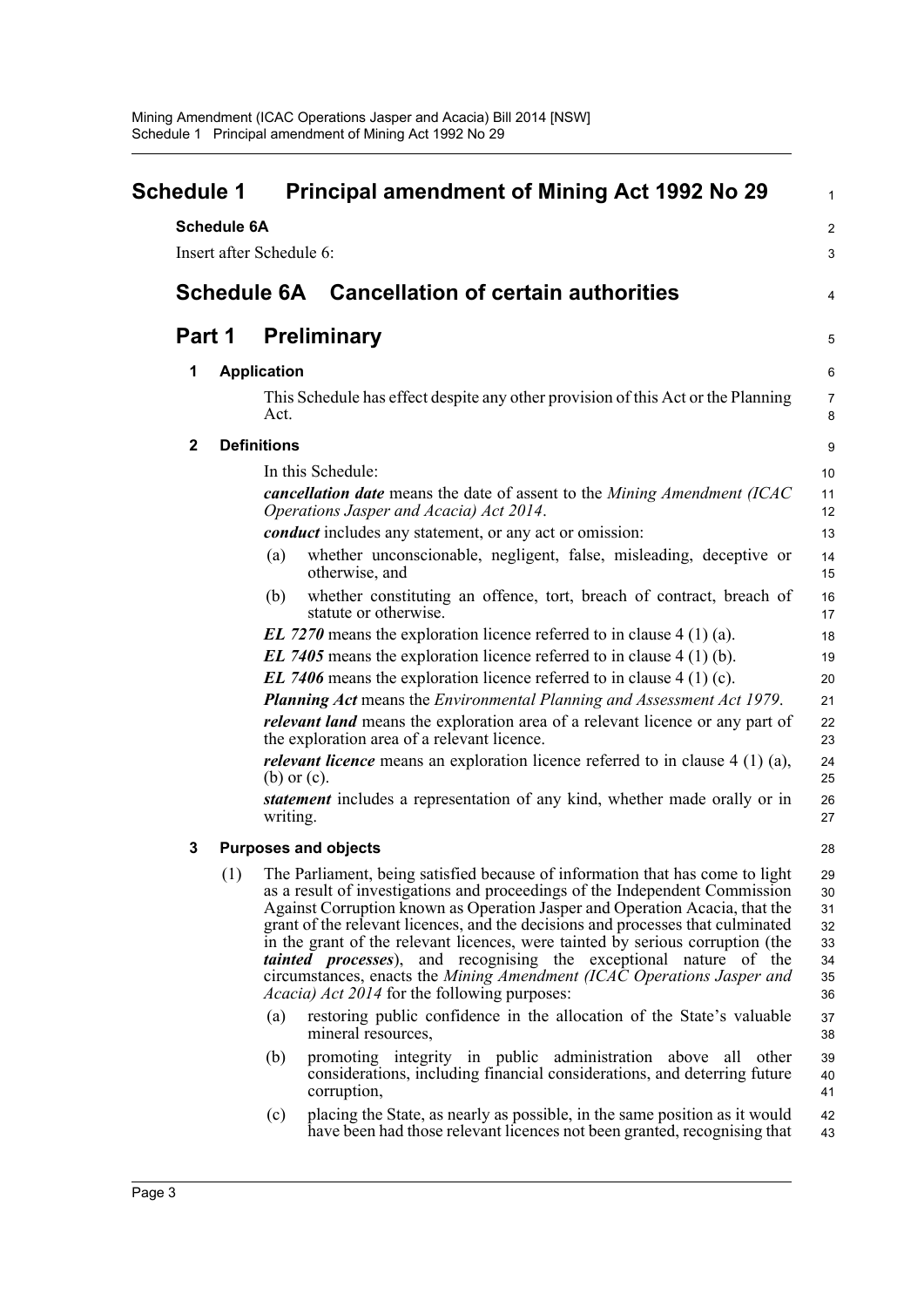|        |     |        | it is not practicable in the circumstances to achieve, through financial<br>adjustments or otherwise, an alternative outcome in relation to the<br>relevant licences based on what would have happened had the relevant<br>licences been granted pursuant to processes other than the tainted<br>processes.        | $\mathbf{1}$<br>$\overline{2}$<br>3<br>4<br>5 |  |  |
|--------|-----|--------|--------------------------------------------------------------------------------------------------------------------------------------------------------------------------------------------------------------------------------------------------------------------------------------------------------------------|-----------------------------------------------|--|--|
| (2)    |     |        | To those ends, the specific objects of the Mining Amendment (ICAC<br><i>Operations Jasper and Acacia) Act 2014</i> are as follows:                                                                                                                                                                                 | 6<br>$\overline{7}$                           |  |  |
|        |     | (a)    | to cancel the relevant licences and ensure that the tainted processes have<br>no continuing impact and cannot affect any future processes (such as for<br>the grant of further authorities) in respect of the relevant land,                                                                                       | 8<br>9<br>10 <sup>10</sup>                    |  |  |
|        |     | (b)    | to ensure that the State has the opportunity, if considered appropriate in<br>the future, to allocate mining and prospecting rights in respect of the<br>relevant land according to proper processes in the public interest,                                                                                       | 11<br>12<br>13                                |  |  |
|        |     | (c)    | to ensure that no person (whether or not personally implicated in any<br>wrongdoing) may derive any further direct or indirect financial benefit<br>from the tainted processes,                                                                                                                                    | 14<br>15<br>16                                |  |  |
|        |     | (d)    | to protect the State against the potential for further loss or damage and<br>claims for compensation, without precluding actions for personal<br>liability against individuals, including public officials, who have been<br>implicated in the tainted processes and have not acted honestly and in<br>good faith. | 17<br>18<br>19<br>20<br>21                    |  |  |
|        |     |        | Note. The Mining Amendment (ICAC Operations Jasper and Acacia) Act 2014 inserted<br>this Schedule into this Act.                                                                                                                                                                                                   | 22<br>23                                      |  |  |
| Part 2 |     |        | Cancellation of exploration licences and related                                                                                                                                                                                                                                                                   |                                               |  |  |
|        |     |        | matters                                                                                                                                                                                                                                                                                                            | 25                                            |  |  |
| 4      |     |        | <b>Cancellation of certain exploration licences</b>                                                                                                                                                                                                                                                                | 26                                            |  |  |
|        | (1) |        | The following exploration licences are cancelled by this Schedule:                                                                                                                                                                                                                                                 | 27                                            |  |  |
|        |     | (a)    | exploration licence number 7270 dated 15 December 2008,                                                                                                                                                                                                                                                            | 28                                            |  |  |
|        |     | (b)    | exploration licence number 7405 dated 21 October 2009,                                                                                                                                                                                                                                                             | 29                                            |  |  |
|        |     | (c)    | exploration licence number 7406 dated 21 October 2009.                                                                                                                                                                                                                                                             | 30                                            |  |  |
|        |     | Penny. | Note. EL 7270 was granted over certain land at Doyles Creek. EL 7405 was granted<br>over certain land at Glendon Brook. EL 7406 was granted over certain land at Mount                                                                                                                                             | 31<br>32<br>33                                |  |  |
|        | (2) |        |                                                                                                                                                                                                                                                                                                                    | 34                                            |  |  |
|        |     |        | The cancellation takes effect on the cancellation date                                                                                                                                                                                                                                                             |                                               |  |  |
|        | (3) |        | The cancellation of an exploration licence by this Schedule does not affect any<br>liability incurred before the cancellation date by or on behalf of a holder of a<br>relevant licence or by or on behalf of a director or person involved in the<br>management of a holder of a relevant licence.                | 35<br>36<br>37<br>38                          |  |  |
| 5      |     |        | Associated applications and actions expunged                                                                                                                                                                                                                                                                       |                                               |  |  |
|        | (1) |        | Any associated application lodged or made under this Act or the Planning Act<br>before the cancellation date that was not finally disposed of before the<br>cancellation date is, on the cancellation date, void and of no effect.                                                                                 | 39<br>40<br>41<br>42                          |  |  |
|        | (2) |        | Accordingly, any such associated application is not to be dealt with any further<br>under this Act or the Planning Act.                                                                                                                                                                                            | 43<br>44                                      |  |  |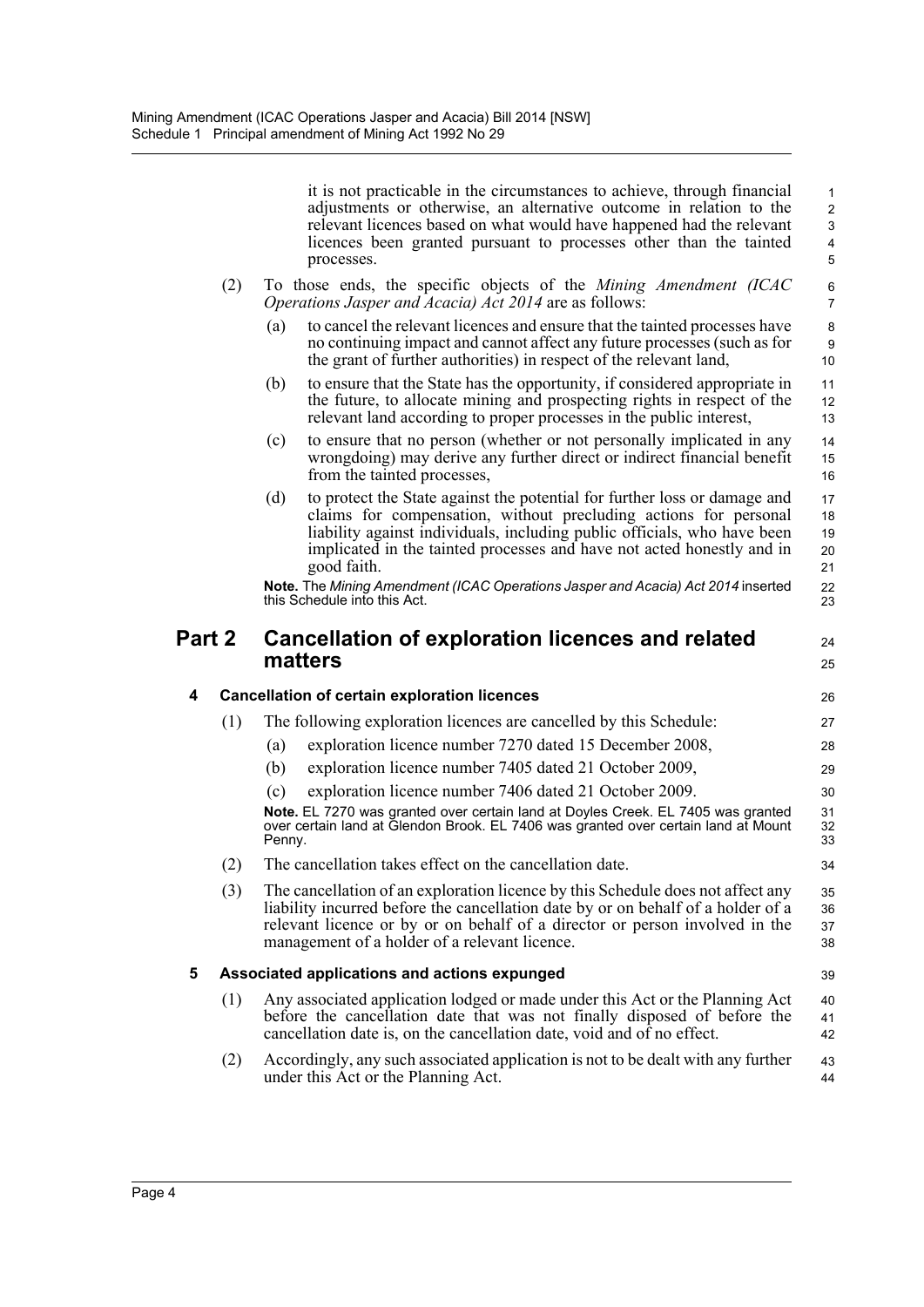|   | (3) |              | In this clause, <i>associated application</i> means:                                                                                                                                                                                                                                                        | 1                            |
|---|-----|--------------|-------------------------------------------------------------------------------------------------------------------------------------------------------------------------------------------------------------------------------------------------------------------------------------------------------------|------------------------------|
|   |     | (a)          | any application under this Act for the grant of an authorisation, or for<br>the renewal or transfer of an authorisation, made:                                                                                                                                                                              | $\overline{\mathbf{c}}$<br>3 |
|   |     |              | in connection with a relevant licence, or<br>(i)                                                                                                                                                                                                                                                            | 4                            |
|   |     |              | (ii)<br>in respect of relevant land by any person other than an excluded<br>person, or                                                                                                                                                                                                                      | 5<br>6                       |
|   |     | (b)          | a Part 3A project or concept plan application (within the meaning of<br>Schedule 6A to the Planning Act) made by Mount Penny Coal Pty Ltd<br>(reference number MP 10 $\overline{0234}$ ), or                                                                                                                | 7<br>8<br>9                  |
|   |     | (c)          | any application under the Planning Act for consent or approval to carry<br>out development on relevant land for any of the following purposes<br>made by any person other than an excluded person:                                                                                                          | 10<br>11<br>12               |
|   |     |              | (i)<br>mining,                                                                                                                                                                                                                                                                                              | 13                           |
|   |     |              | (ii)<br>prospecting.                                                                                                                                                                                                                                                                                        | 14                           |
|   | (4) |              | An application for environmental assessment requirements made by NuCoal<br>Resources Ltd under Part 2 of Schedule 2 to the <i>Environmental Planning and</i><br>Assessment Regulation 2000 before the cancellation date (reference number<br>SSD 5177) is, on the cancellation date, void and of no effect. | 15<br>16<br>17<br>18         |
|   | (5) |              | Any environmental assessment requirements that have been notified by the<br>Director-General (within the meaning of the Planning Act) as a consequence<br>of an application made void by this clause are, on the cancellation date, void<br>and of no effect.                                               | 19<br>20<br>21<br>22         |
|   | (6) |              | On the cancellation date, the Mount Penny Coal Project, being the project of<br>that name that was, before the cancellation date, a transitional Part 3A project,<br>ceases to be a transitional Part 3A project.                                                                                           | 23<br>24<br>25               |
|   | (7) |              | To avoid doubt, <i>mining</i> and <i>prospecting</i> have the meanings given by this Act.                                                                                                                                                                                                                   | 26                           |
|   | (8) |              | In this clause:                                                                                                                                                                                                                                                                                             | 27                           |
|   |     |              | <i>environmental assessment requirements</i> has the meaning given by Schedule<br>2 to the Environmental Planning and Assessment Regulation 2000.                                                                                                                                                           | 28<br>29                     |
|   |     |              | excluded person means a person who is the holder of an authorisation in<br>relation to relevant land that is in force (other than a relevant licence).                                                                                                                                                      | 30<br>31                     |
|   |     |              | <i>transitional Part 3A project</i> has the same meaning as in Schedule 6A to the<br>Planning Act.                                                                                                                                                                                                          | 32<br>33                     |
| 6 |     | applications | Refund of fees paid in connection with relevant licences and associated                                                                                                                                                                                                                                     | 34<br>35                     |
|   | (1) |              | The following fees are refundable:                                                                                                                                                                                                                                                                          | 36                           |
|   |     | (a)          | any application fee under section 13 (4) (c) paid for an application for a<br>relevant licence,                                                                                                                                                                                                             | 37<br>38                     |
|   |     | (b)          | any application fee under section 33 $(4)$ (c) for an application for an<br>assessment lease, being an application fee paid for an application made<br>void by this Schedule,                                                                                                                               | 39<br>40<br>41               |
|   |     | (c)          | any application fee paid under this Act for an application for a permit<br>under section 252, being an application fee paid for an application made<br>void by this Schedule,                                                                                                                               | 42<br>43<br>44               |
|   |     | (d)          | any fee paid in accordance with condition 56 (a) of EL 7270,                                                                                                                                                                                                                                                | 45                           |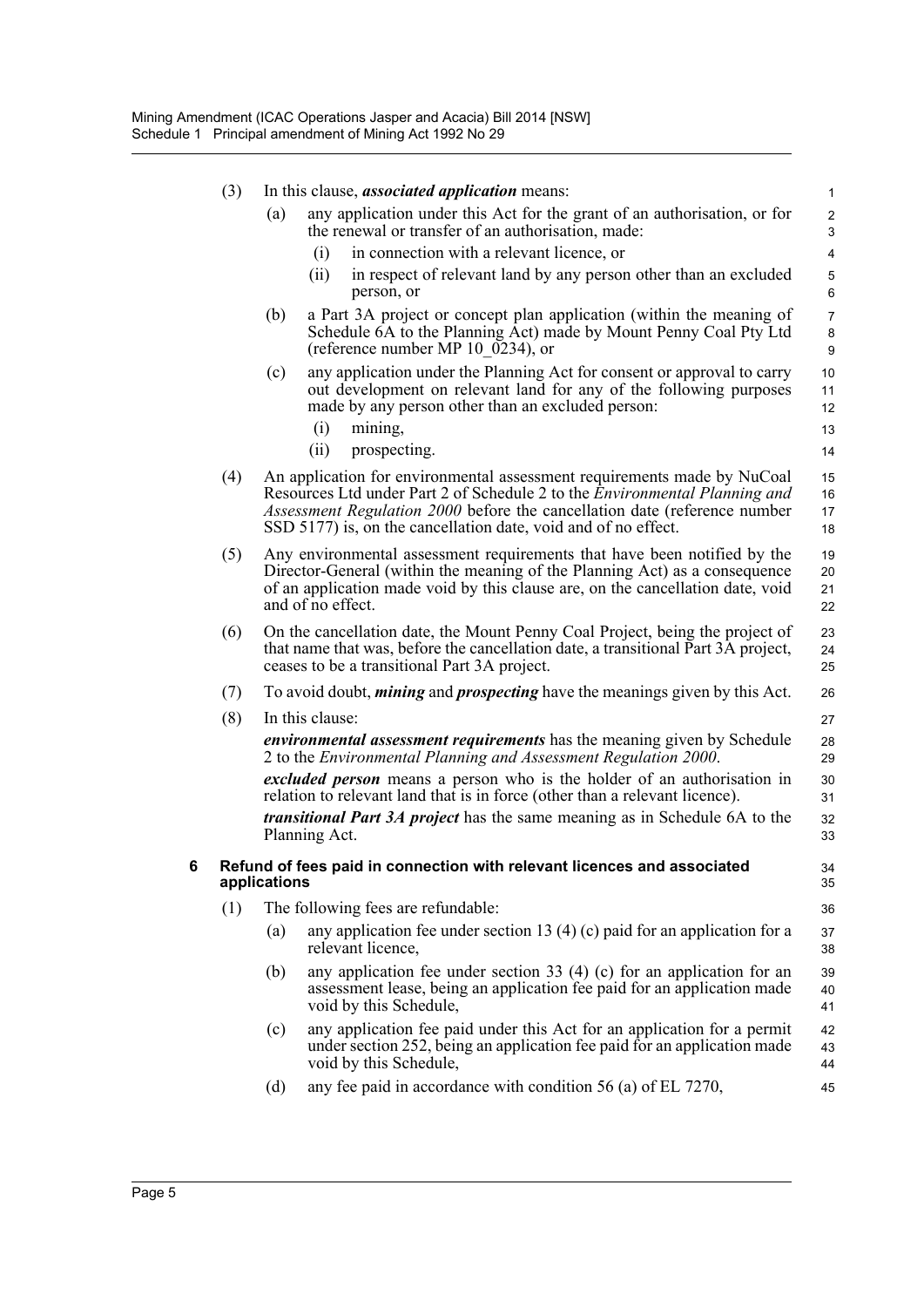|   |     | (e) | any annual rental fee or administrative levy payable under Part 14A of<br>this Act for the privilege of being the holder of a relevant licence, being<br>a fee that has been paid or, but for this clause, would be payable,                                                                                           | $\mathbf{1}$<br>$\overline{c}$<br>3 |
|---|-----|-----|------------------------------------------------------------------------------------------------------------------------------------------------------------------------------------------------------------------------------------------------------------------------------------------------------------------------|-------------------------------------|
|   |     | (f) | any amount the Minister required an applicant for a relevant licence to<br>pay under section 67, where that requirement was made in connection<br>with an application for a relevant licence,                                                                                                                          | $\overline{4}$<br>5<br>$\,6\,$      |
|   |     | (g) | any fee an applicant for EL 7405 or EL 7406 was required to pay to the<br>Department in the expression of interest process for that exploration<br>licence, being a fee described as an assessment fee or a contribution to<br>the Department's coal development fund,                                                 | $\overline{7}$<br>8<br>9<br>10      |
|   |     | (h) | any other fee paid or payable to a public authority that is declared by the<br>regulations to be refundable under this clause.                                                                                                                                                                                         | 11<br>12                            |
|   | (2) |     | A fee that is refundable under this clause:                                                                                                                                                                                                                                                                            | 13                                  |
|   |     | (a) | ceases to be payable, and                                                                                                                                                                                                                                                                                              | 14                                  |
|   |     | (b) | if already paid, is to be refunded to the former holder of the relevant<br>licence in connection with which it was paid, subject to subclause (3).                                                                                                                                                                     | 15<br>16                            |
|   | (3) |     | A refund is to be paid from money to be appropriated by Parliament or<br>otherwise legally available for that purpose.                                                                                                                                                                                                 | 17<br>18                            |
|   | (4) |     | In this clause:                                                                                                                                                                                                                                                                                                        | 19                                  |
|   |     |     | <i>fee</i> includes a charge or other amount.                                                                                                                                                                                                                                                                          | 20                                  |
| 7 |     |     | <b>Compensation not payable</b>                                                                                                                                                                                                                                                                                        | 21                                  |
|   | (1) |     | Compensation is not payable by or on behalf of the State:                                                                                                                                                                                                                                                              | 22                                  |
|   |     | (a) | because of the enactment or operation of this Schedule, the <i>Mining</i><br>Amendment (ICAC Operations Jasper and Acacia) Act 2014 or any Act<br>that amends this Schedule, or                                                                                                                                        | 23<br>24<br>25                      |
|   |     | (b) | because of any direct or indirect consequence of any such enactment or<br>operation (including any conduct under the authority of any such<br>enactment), or                                                                                                                                                           | 26<br>27<br>28                      |
|   |     | (c) | because of any conduct relating to any such enactment or operation.                                                                                                                                                                                                                                                    | 29                                  |
|   | (2) |     | This clause extends to conduct and any other matter occurring before the<br>commencement of this clause.                                                                                                                                                                                                               | 30<br>31                            |
|   | (3) |     | This clause does not exclude or limit any personal liability of a person for<br>conduct occurring before the grant of a relevant licence.<br>Note. However, clause 8 absolves the State and certain employees of the State from<br>liability for such conduct.                                                         | 32<br>33<br>34<br>35                |
|   | (4) |     | In this clause:                                                                                                                                                                                                                                                                                                        | 36                                  |
|   |     |     | <i>compensation</i> includes damages or any other form of compensation.                                                                                                                                                                                                                                                | 37                                  |
|   |     |     | <b>the State</b> means the Crown within the meaning of the Crown Proceedings Act<br>1988 or an officer, employee or agent of the Crown.                                                                                                                                                                                | 38<br>39                            |
| 8 |     |     | State not liable for certain conduct                                                                                                                                                                                                                                                                                   | 40                                  |
|   | (1) |     | The State is not liable, and is taken never to have been liable, whether<br>vicariously or otherwise, for any conduct ( <i>relevant conduct</i> ) before the<br>cancellation date in relation to a relevant licence or mining on relevant land<br>(whether occurring before or after the grant of a relevant licence). | 41<br>42<br>43<br>44                |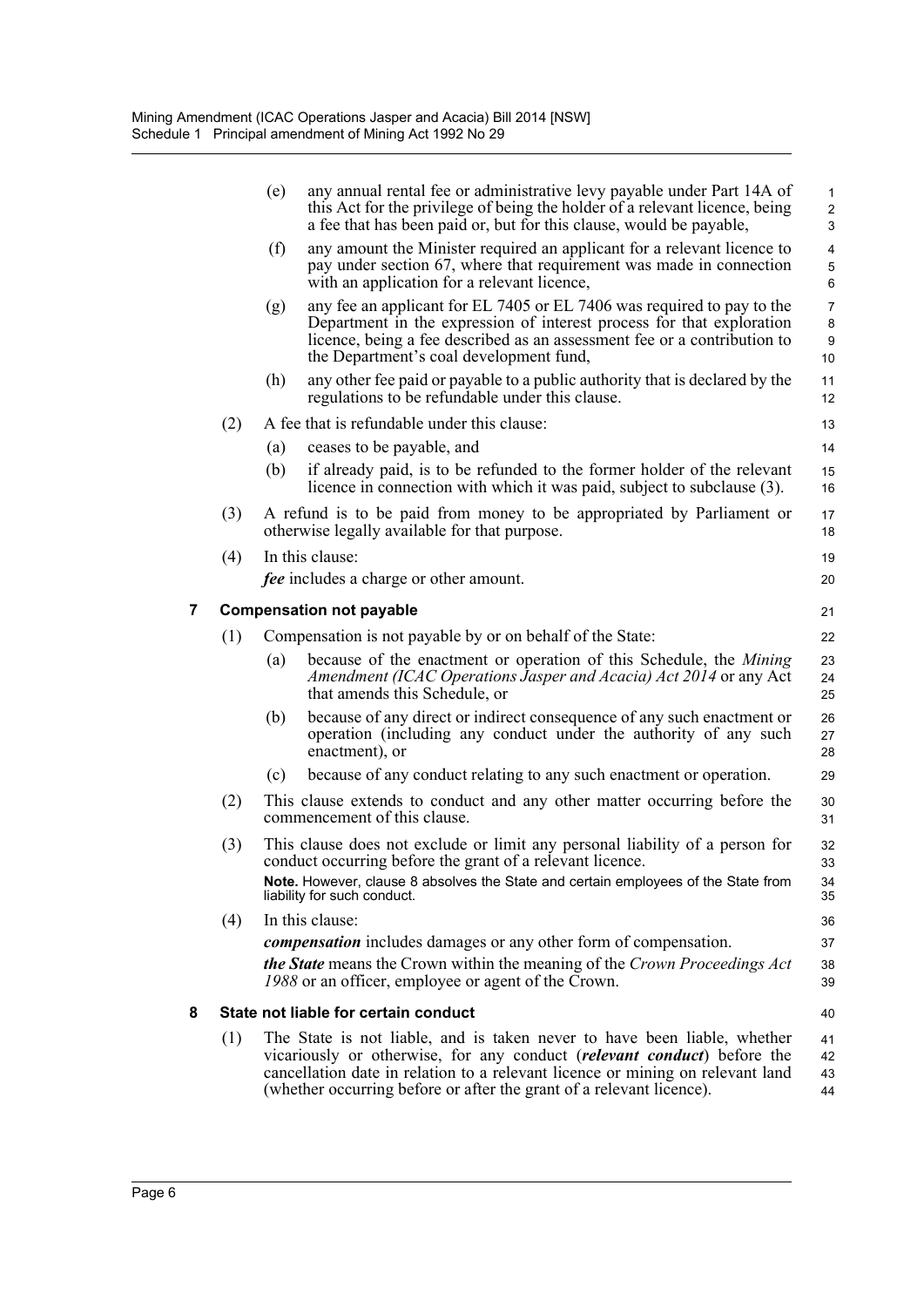|        | (2) | In addition, the State is not liable, and is taken never to have been liable,<br>whether under any contract, policy or other arrangement for self-insurance or<br>otherwise, to indemnify any person against any personal liability of the person<br>for relevant conduct.                     | $\mathbf{1}$<br>$\overline{2}$<br>3<br>4 |
|--------|-----|------------------------------------------------------------------------------------------------------------------------------------------------------------------------------------------------------------------------------------------------------------------------------------------------|------------------------------------------|
|        | (3) | To remove doubt, this clause extends to the following conduct as relevant<br>conduct:                                                                                                                                                                                                          | 5<br>6                                   |
|        |     | (a)<br>conduct that facilitated the grant of an authority in respect of relevant<br>land or that facilitated mining on relevant land,                                                                                                                                                          | $\overline{7}$<br>8                      |
|        |     | conduct relating to the provision of assistance, advice or information<br>(b)<br>(including mining information) in relation to relevant land or an<br>authority for relevant land,                                                                                                             | 9<br>10<br>11                            |
|        |     | conduct relating to the licensing process in connection with relevant<br>(c)<br>land,                                                                                                                                                                                                          | 12<br>13                                 |
|        |     | (d)<br>any conduct occurring in the course of events that culminated in the<br>grant of a relevant licence.                                                                                                                                                                                    | 14<br>15                                 |
|        | (4) | This clause extends to all types of civil liability, whether at law or in equity,<br>and whether arising in tort or contract, or under an enactment or otherwise.                                                                                                                              | 16<br>17                                 |
|        | (5) | An employee (or former employee) of the State acting honestly and in good<br>faith in the performance or purported performance of his or her functions as an<br>employee of the State has the same protections and immunities as the State<br>under this clause.                               | 18<br>19<br>20<br>21                     |
|        | (6) | This clause does not apply in respect of any liability arising solely in respect<br>of an authority granted before the cancellation date that is not a relevant<br>licence.                                                                                                                    | 22<br>23<br>24                           |
|        | (7) | This clause applies despite the <i>Law Reform (Vicarious Liability) Act 1983</i> and<br>the Civil Liability Act 2002.                                                                                                                                                                          | 25<br>26                                 |
|        | (8) | In this clause:                                                                                                                                                                                                                                                                                | 27                                       |
|        |     | <i>employee of the State</i> means a person employed under the <i>Public Sector</i><br><b>Employment and Management Act 2002.</b>                                                                                                                                                              | 28<br>29                                 |
|        |     | <i>licensing process</i> means any practice, process or procedure relating to the<br>obtaining of or grant of an authority, including in relation to expressions of<br>interest, tenders, applications, investigations, inquiries or consents, and<br>whether or not provided for by this Act. | 30<br>31<br>32<br>33                     |
|        |     | <i>mining</i> includes prospecting.                                                                                                                                                                                                                                                            | 34                                       |
|        |     | <i>mining information</i> includes information about:                                                                                                                                                                                                                                          | 35                                       |
|        |     | the mineral bearing capacity of land, or<br>(a)                                                                                                                                                                                                                                                | 36                                       |
|        |     | the licensing process.<br>(b)                                                                                                                                                                                                                                                                  | 37                                       |
|        |     | <i>the State</i> means the Crown in right of New South Wales and includes a<br>statutory body representing the Crown.                                                                                                                                                                          | 38<br>39                                 |
| Part 3 |     | Information gathering, disclosure and use                                                                                                                                                                                                                                                      | 40                                       |
| 9      |     | Continuing obligation to provide reports                                                                                                                                                                                                                                                       | 41                                       |
|        | (1) | The obligation of the holder of a relevant licence to provide a report under<br>section 163C continues despite the cancellation of the licence under this<br>Schedule.                                                                                                                         | 42<br>43<br>44                           |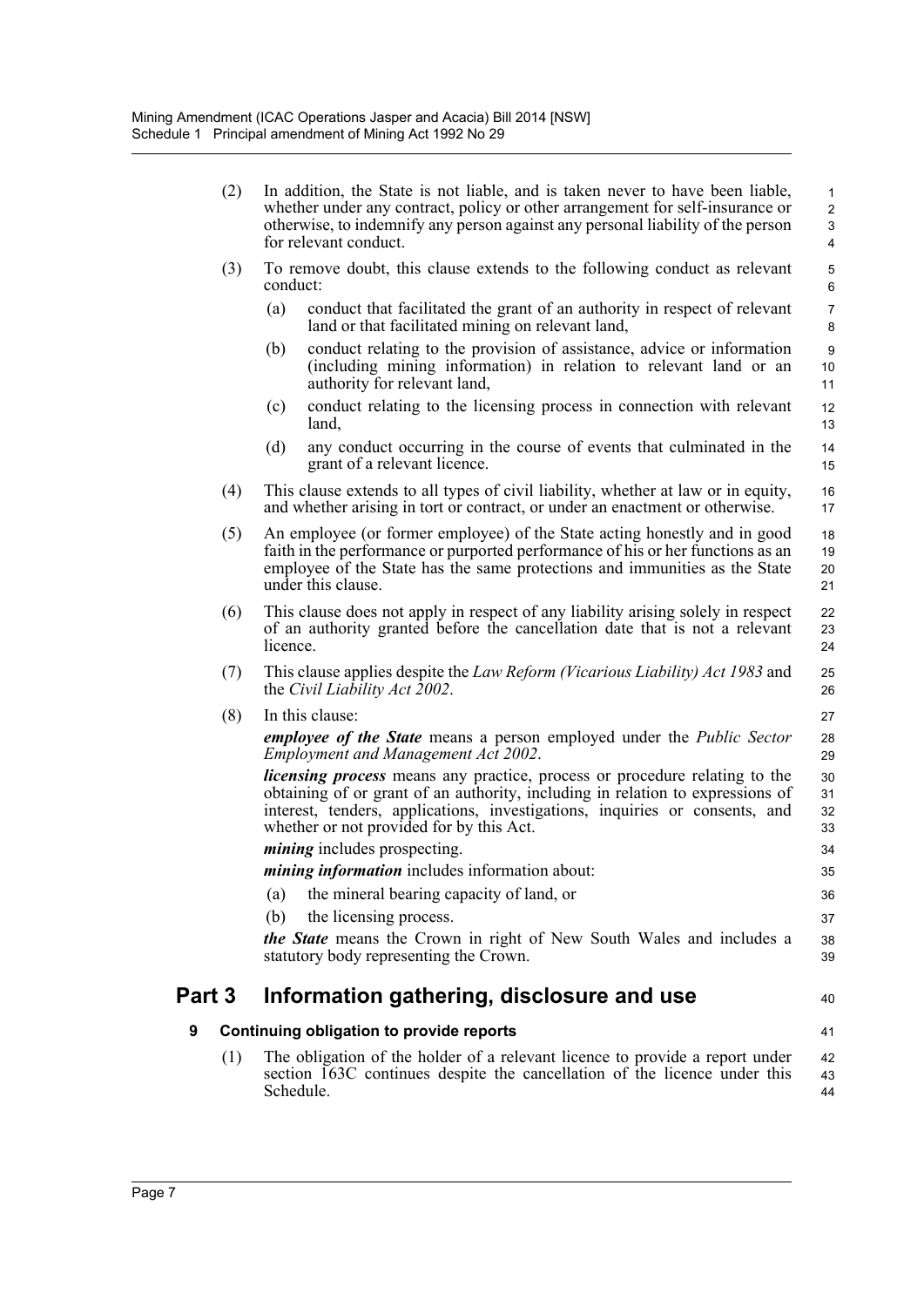- (2) A reference in section 163C:
	- (a) to an authorisation includes a reference to a relevant licence cancelled by this Schedule, or

21

(b) to the holder of an authorisation includes a reference to a former holder of such a relevant licence.

#### **10 Obtaining exploration information**

- (1) For the purposes of Part 12 (Powers of entry and inspection) of this Act, the obtaining of exploration information or any record of exploration information is considered to be for purposes connected with the administration of this Act.
- (2) Accordingly, section 248B (Requirement to provide information and records) extends to authorise an inspector to require a person to furnish exploration information or any record of exploration information.
- (3) Any core or sample that is exploration information furnished under section 248B becomes the property of the State. 13 14
- (4) In this clause, *exploration information* means information obtained from, used for the purposes of or in connection with, or comprising the results of, any test, study, survey, analysis or research conducted by or on behalf of the holder of a relevant licence in respect of relevant land or a relevant licence and includes any core or sample taken on or from relevant land under a relevant licence. 15 16 17 18 19 20

#### **11 Disclosure and use of information for future mining purposes**

(1) The appropriate official may use or disclose any information obtained in connection with the administration or execution of this Act or the Planning Act in respect of a relevant licence or relevant land if the use or disclosure is in connection with any application or tender (or proposed application or tender) under this Act or any application under the Planning Act (whether or not in respect of relevant land) or is for any other purpose approved by the Minister. 22 23 24 25 26 27

#### (2) The *appropriate official* is:

- (a) the Director-General under this Act in the case of information obtained in connection with the administration or execution of this Act, or
- (b) the Director-General under the Planning Act in the case of information obtained in connection with the administration or execution of the Planning Act.
- (3) No intellectual property right or duty of confidentiality (whether arising by agreement, under a relevant licence or otherwise) prevents the use or disclosure of information by the appropriate official as authorised by this clause or the use or disclosure of that information by or on behalf of a person to whom it has been disclosed as authorised by this clause. 34 35 36 37 38
- (4) No liability attaches to the State or any other person in connection with the use or disclosure of information as authorised by this clause. 39 40
- (5) Clause 58 (Confidentiality of reports) of the *Mining Regulation 2010* does not prevent the disclosure of information under this clause even if the information is contained in a report lodged with the Director-General before the commencement of this clause. 41 42 43 44
- (6) The disclosure of information under this clause is taken to be in connection with the administration or execution of this Act and the Planning Act. 45 46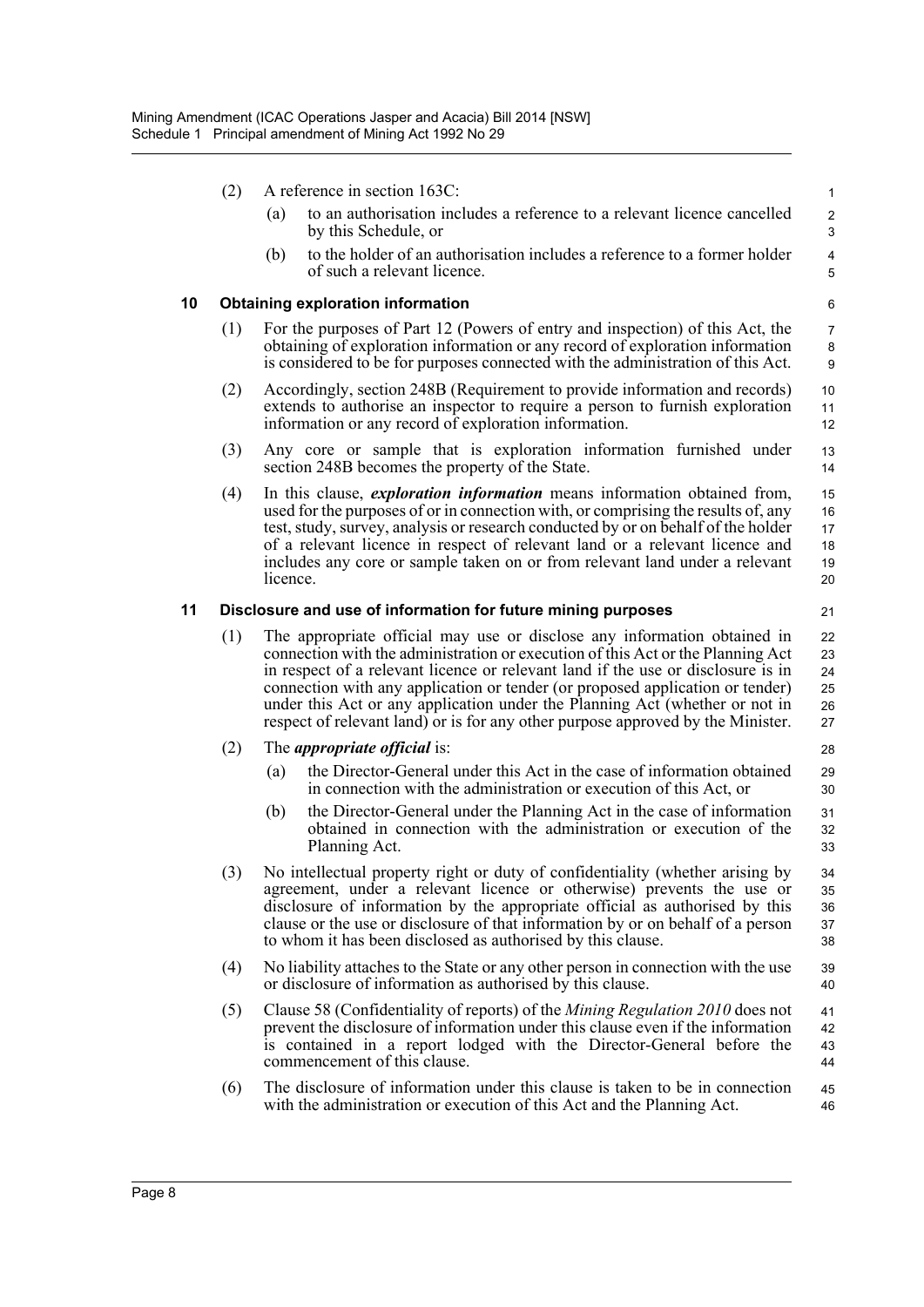|        | (7) |                               | In this clause:                                                                                                                                                                                                                                                                                                                                                                                    | $\mathbf{1}$                     |
|--------|-----|-------------------------------|----------------------------------------------------------------------------------------------------------------------------------------------------------------------------------------------------------------------------------------------------------------------------------------------------------------------------------------------------------------------------------------------------|----------------------------------|
|        |     |                               | <i>disclose</i> includes publish or communicate.<br><i>use</i> includes reproduce.                                                                                                                                                                                                                                                                                                                 | $\overline{2}$<br>3              |
| Part 4 |     |                               | <b>Miscellaneous</b>                                                                                                                                                                                                                                                                                                                                                                               | 4                                |
| 12     |     | Clearing away of mining plant |                                                                                                                                                                                                                                                                                                                                                                                                    |                                  |
|        |     |                               | To avoid doubt, a reference in section 245 to the holder of an authority<br>includes a reference to a former holder of relevant licence.                                                                                                                                                                                                                                                           | 6<br>$\overline{7}$              |
| 13     |     |                               | Continuation of certain conditions of relevant licences                                                                                                                                                                                                                                                                                                                                            | 8                                |
|        | (1) |                               | The preserved conditions of a relevant licence continue to have effect despite<br>the cancellation of the licence by this Schedule. Accordingly, any obligation<br>imposed on the holder of a relevant licence under the preserved conditions<br>continues to have effect.                                                                                                                         | 9<br>10<br>11<br>12              |
|        | (2) |                               | The <i>preserved conditions</i> are conditions 16 (f)–(h), 18 (c), 19 (d), 20 (g),<br>$23$ (b) (vii), $27$ , $28$ , $29$ , $32$ and 44 of each relevant licence, and condition 54 of<br>EL 7270, as in force immediately before the cancellation date.                                                                                                                                             | 13<br>14<br>15                   |
|        | (3) |                               | A reference in section 240 or 378D to a condition of an authorisation includes<br>a reference to a preserved condition of a relevant licence.                                                                                                                                                                                                                                                      | 16<br>17                         |
|        | (4) |                               | A reference in section 378D:                                                                                                                                                                                                                                                                                                                                                                       | 18                               |
|        |     | (a)                           | to an authorisation includes a reference to a relevant licence cancelled<br>by this Schedule, or                                                                                                                                                                                                                                                                                                   | 19<br>20                         |
|        |     | (b)                           | to the holder of an authorisation includes a reference to a former holder<br>of such a relevant licence.                                                                                                                                                                                                                                                                                           | 21<br>22                         |
| 14     |     |                               | <b>Security requirements</b>                                                                                                                                                                                                                                                                                                                                                                       | 23                               |
|        | (1) | manner.                       | The requirement to give and maintain security under condition 29 of a relevant<br>licence lapses when the Minister determines that the requirements of any<br>directions under section 240 or obligations under the relevant licence<br>(non-compliance with which would authorise a claim on or realisation of the<br>deposit) have been fulfilled to a satisfactory extent and in a satisfactory | 24<br>25<br>26<br>27<br>28<br>29 |
|        | (2) |                               | The Minister is not required to make a determination under subclause (1) until<br>the Minister is satisfied that no directions or further directions under<br>section 240 are required.                                                                                                                                                                                                            | 30<br>31<br>32                   |
|        | (3) |                               | The Minister must, if practicable, give written notice of a determination under<br>subclause (1) to the former holder of the relevant licence.                                                                                                                                                                                                                                                     | 33<br>34                         |
|        | (4) |                               | For the purposes of section 378D, and sections 378H and 378I and Schedule 7<br>to this Act (as they apply to contraventions of section 378D), condition 29 of<br>a relevant licence is taken to be a condition of a kind referred to in Part 1 of<br>Schedule 7 to this Act.                                                                                                                       | 35<br>36<br>37<br>38             |
|        | (5) |                               | Subclause (4) applies only to a contravention of section 378D that occurs on<br>or after the cancellation date.                                                                                                                                                                                                                                                                                    | 39<br>40                         |
| 15     |     |                               | <b>Access arrangements</b>                                                                                                                                                                                                                                                                                                                                                                         | 41                               |
|        | (1) |                               | The cancellation of a relevant licence by this Schedule does not affect any<br>liabilities of a holder or former holder of the relevant licence under an access<br>arrangement.                                                                                                                                                                                                                    | 42<br>43<br>44                   |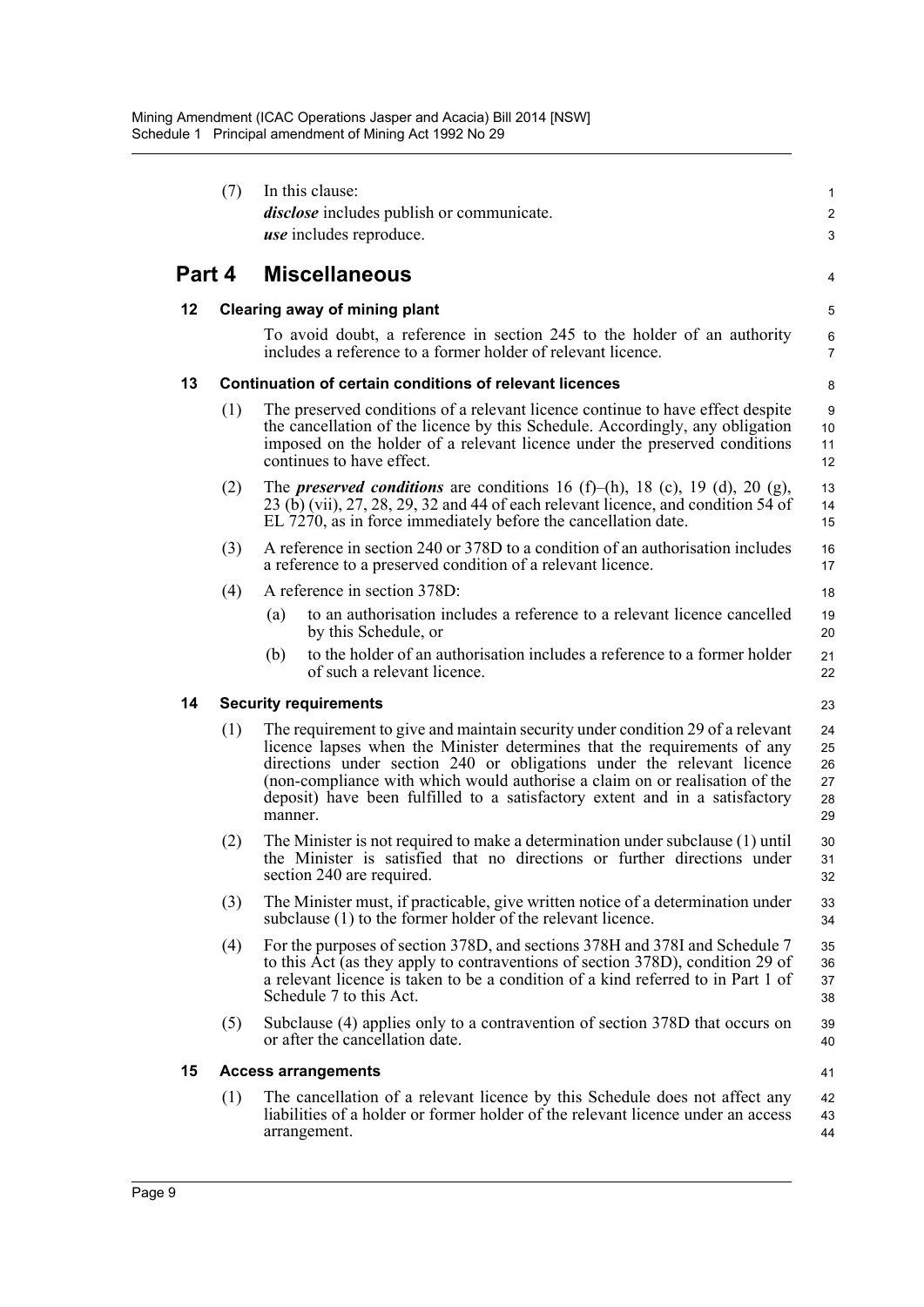|    | (2) | The cancellation of a relevant licence by this Schedule operates, for the<br>purposes of any access arrangement relating to the relevant licence:                                                                                                                   |                               |  |
|----|-----|---------------------------------------------------------------------------------------------------------------------------------------------------------------------------------------------------------------------------------------------------------------------|-------------------------------|--|
|    |     | as an occasion of the holder of the relevant licence ceasing to hold an<br>(a)<br>authority over the exploration area, and                                                                                                                                          | 3<br>$\overline{4}$           |  |
|    |     | as a cancellation of the relevant licence for the purpose of any provision<br>(b)<br>of the access arrangement that deals with the cancellation of an<br>authority (including any provision that refers to cancellation under<br>Division 3 of Part 7 of this Act). | 5<br>6<br>$\overline{7}$<br>8 |  |
|    | (3) | The regulations may make provision for the termination of any access<br>arrangements relating to a relevant licence.                                                                                                                                                | 9<br>10                       |  |
| 16 |     | <b>Further Planning Act applications prohibited</b>                                                                                                                                                                                                                 | 11                            |  |
|    | (1) | An application under the Planning Act for consent or approval to carry out<br>development on relevant land for any of the following purposes cannot be<br>made except by a person who is the holder of an authority that is in force in<br>relation to that land:   | 12<br>13<br>14<br>15          |  |
|    |     | (a)<br>mining,                                                                                                                                                                                                                                                      | 16                            |  |
|    |     | prospecting.<br>(b)                                                                                                                                                                                                                                                 | 17                            |  |
|    | (2) | To avoid doubt, <i>mining</i> and <i>prospecting</i> have the meanings given by this Act.                                                                                                                                                                           | 18                            |  |